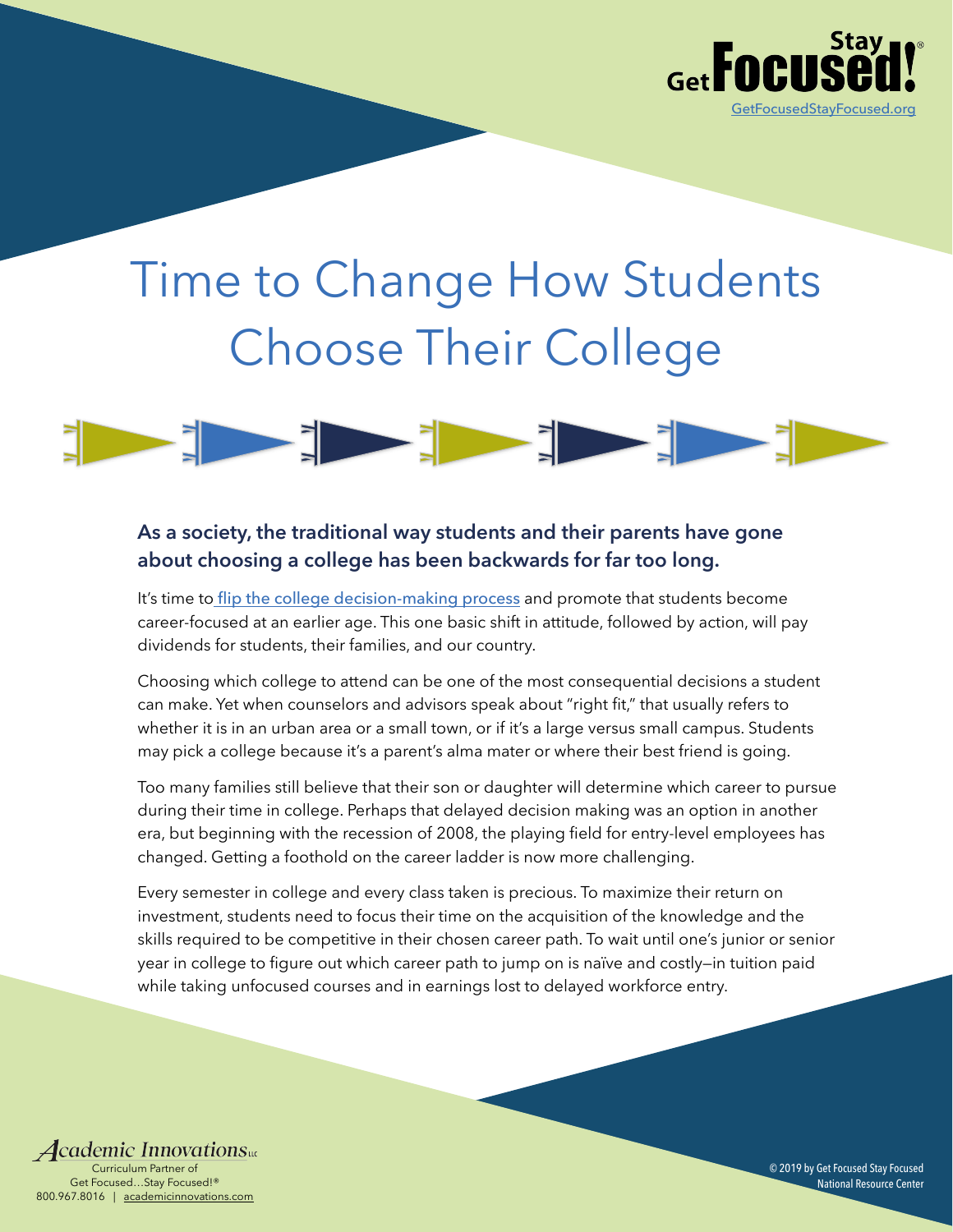As a result of delayed career decision making, too many students graduate from college lacking the practical skills and experience to find jobs in their degree field. This underemployment has economic consequences for young people. For example, 2014 data showed that 44 percent of recent college graduates were working in jobs requiring no post-secondary education, and that trend has continued.

## **A Paradigm Shift is Needed**

We need to change the way we think about college, and the paradigm shift needs to start before students step onto a college campus. Instead of focusing students on which college to attend with little discussion of major and career choice, high schools should make career exploration and planning paramount in the post-secondary decision-making process. Any discussion of "right fit" should center on considerations related to major and certification opportunities for a carefully chosen career path before settling on a college choice.

High schools devote a lot of time to the college application process and standardized test preparation. Conversely, very little time is spent determining what students want to do after college, which contributes to [low post-secondary completion rates](https://www.npr.org/2019/03/13/681621047/college-completion-rates-are-up-but-the-numbers-will-still-surprise-you). How? Well, most students graduating from high school have no clue what type of work they want to pursue as an adult. Yet research from the Institute for [Higher Education Leadership and Policy](https://www.csuchico.edu/gradinitiative/_assets/documents/ihelp-student-progress-toward-degree-completion.pdf) shows that students who enter a program of study in their first year of college are twice as likely to complete as students who enter a program after their first year.

Students are able to avoid being overwhelmed by the maze of choices when they enter college with a clear educational path built on carefully chosen career goals. If more time is spent in high school learning about what they want to do after they finish their education and what is needed to qualify for a job in that field, students will enter college with an informed, declared major. Having an informed major in their sights means they will be twice as likely to take the right classes and graduate from college, according to a report by the [California Community Colleges Chancellor's Office](http://www.californiacommunitycolleges.cccco.edu/portals/0/executive/studentsuccesstaskforce/sstf_final_report_1-17-12_print.pdf).

How can that goal become a reality?

- ✦ Give high school students the time to thoroughly study career paths that match their aptitudes, personalities, and lifestyle goals with a classroom-based comprehensive guidance course.
- ✦ Once students identify a career goal to focus on, they are better able to choose which major would be best for them to pursue.
- $\triangle$  With that information, the college choice is narrowed to those schools with the best programs for their major.

Then, when a high school student walks into their counselor's office, the question would be, "What career do you aspire to?" rather than "Which college do you want to attend?"

Students who enter a program of study in their first year of college are twice as likely to complete.

When a high school student walks into their counselor's office, the question would be, "What career do you aspire to?" rather than "Which college do you want to attend?"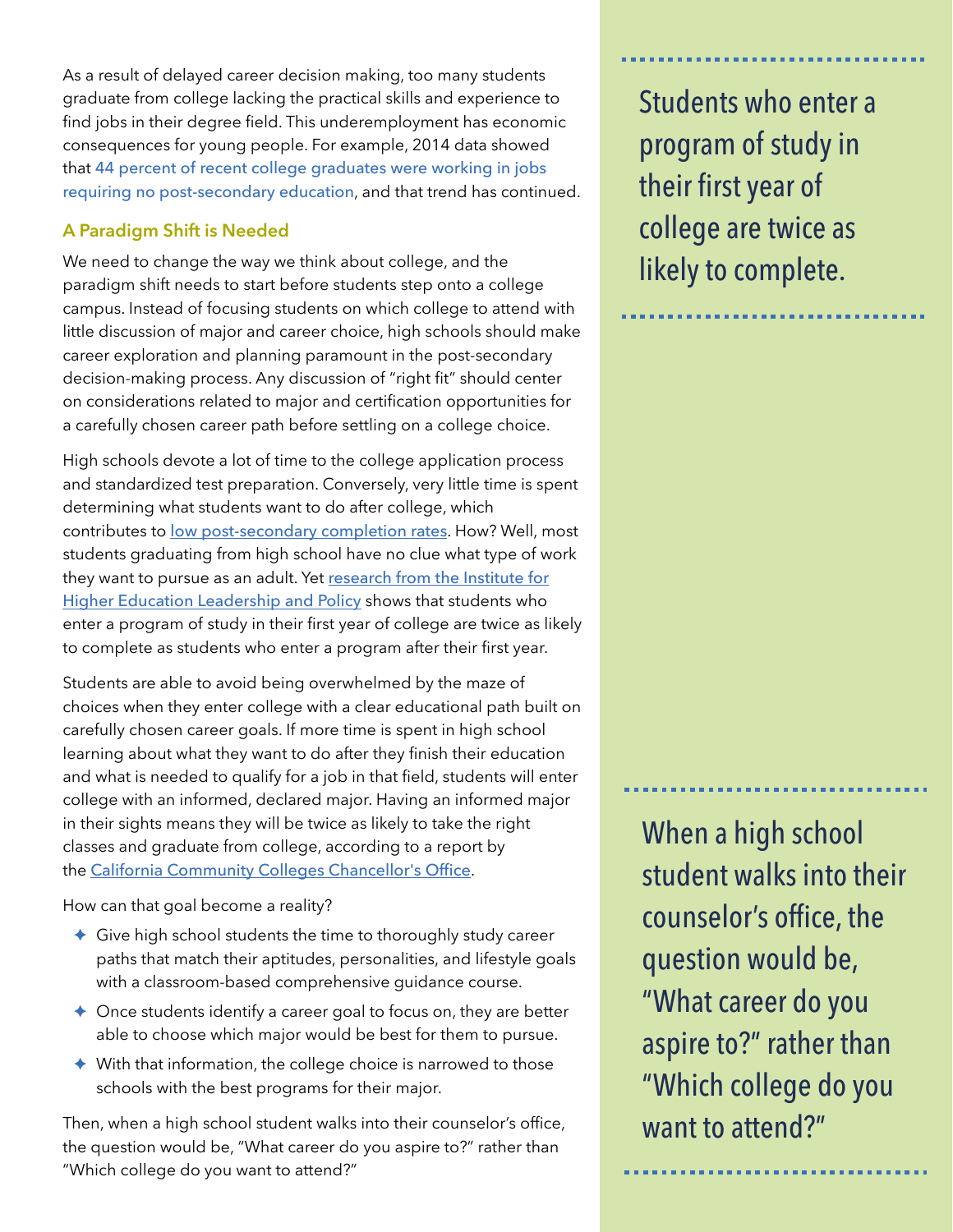When students have a plan of their own design—rather than a canned plan resulting from an online survey their motivation to succeed increases.

#### **A Program to Support the Paradigm Shift**

A career-focused, educational planning model that supports this paradigm shift is already being employed in over 450 high schools around the nation by the nonprofit Get Focused Stay Focused National Resource Center. [The Get Focused...Stay Focused!](http://www.academicinnovations.com/gfsf-programs.html)® program prioritizes teaching all students how to start planning for a career and a desired lifestyle early in secondary school. This [whole](http://www.academicinnovations.com/fti/fti.mp4)[school program](http://www.academicinnovations.com/fti/fti.mp4) guides students through a crucial self-discovery process that spans their high school years and transforms them into self-motivated learners with a plan to be economically self-sufficient.

This career-focused program starts with students in the eighth or ninth grade who enroll in a semester or yearlong freshman transition course based on the [Freshman Transition Standards](http://www.freshmantransition.org/) from The George Washington University's Freshman Transition Initiative. During that class, students begin the process of answering these fundamental questions: Who am I? What do I want? and How do I get it? These three questions drive [the curriculum](http://www.academicinnovations.com/cc2.html), making it relevant, rigorous, and effective at increasing engagement and motivation.

The freshman course teaches a systematic process for quantifying and analyzing life-defining choices while offering opportunities to integrate English, math, and online skills. As they complete the coursework, students gain the knowledge, skills, and attitudes to successfully examine their own lives, evaluate a wide range of education and training options, explore the consequences of not completing their education, foster a growth mindset, and establish researched career and life goals.

As the culminating project of the freshman course, students develop an individualized, [online 10-year plan](http://www.my10yearplan.com/) that charts the journey through high school and post-secondary education or training and into the workforce. When students have a plan of their own design—rather than a canned plan resulting from an online survey—their motivation to succeed increases.

Because this rigorous course is taught on many college campuses, a number of the high schools are able to offer dual credit for this Get Focused...Stay Focused!® coursework. Participation in dual credit opportunities not only allows students to make strides toward a degree while still in high school but also increases their self-efficacy as a student capable of college-level work.

Students [revisit their 10-year plans in their academic classes during](http://getfocusedstayfocused.org/10th_overview.php)  [the 10th, 11th, and 12th grades](http://getfocusedstayfocused.org/10th_overview.php) using follow-up modules to:

- ✦ Expand their career and education options
- ✦ Learn the process for selecting and applying to post-secondary education or training
- ✦ Create a skills-based education plan